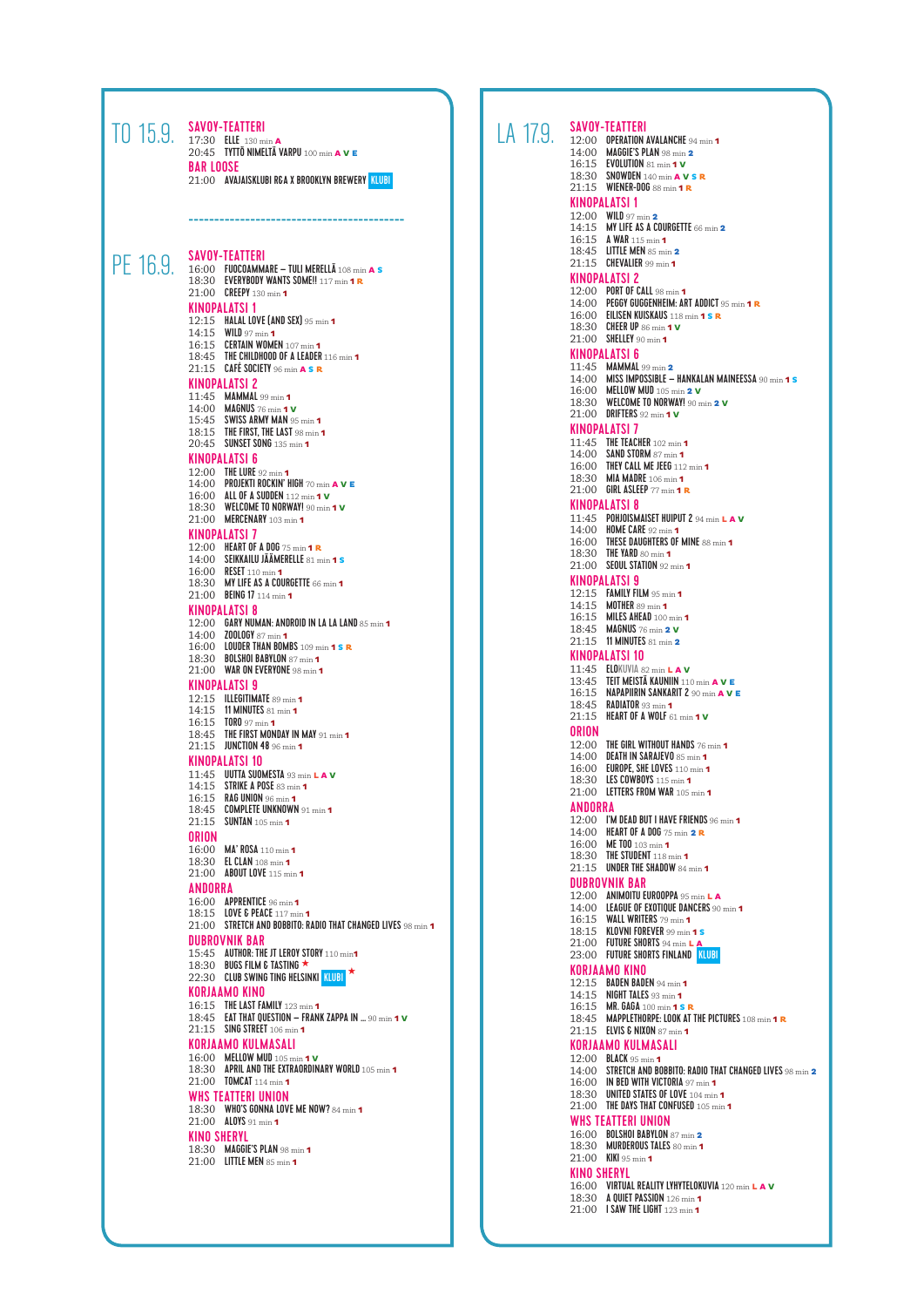|  | <b>SAVOY-TEATTERI</b><br>SU 18.9. SAVUY-ILAITENI                                              |  | MA 19.9. SAVUY-ILATILKI<br>MA 19.9. 16:00 AFTER THE STORM 117 min 1                    |
|--|-----------------------------------------------------------------------------------------------|--|----------------------------------------------------------------------------------------|
|  | $14:00$ COMPLETE UNKNOWN $91$ min $2$                                                         |  | 18:30 A WAR 115 min 2                                                                  |
|  | 16:00 POIKA JA PETO 119 min $\overline{A}$ s R<br>18:30 CERTAIN WOMEN 107 min 2               |  | 21:00 GIMME DANGER 108 min 1<br>KINOPALATSI 1                                          |
|  | 21:00 KIKI, LOVE TO LOVE 102 min 1<br><b>KINOPALATSI 1</b>                                    |  | 14:00 PARIS 05:59 97 min 1                                                             |
|  | 12:00 SHEPHERDS AND BUTCHERS 107 min 1                                                        |  | 16:15 MR. GAGA 100 min 2 SR<br>18:45 SING STREET 106 min 2                             |
|  | 14:15 <b>WIENER-DOG</b> 88 min <b>2 R</b><br>16:15 KI & KA 126 min 1                          |  | 21:15 OFFICE 111 min 1<br><b>KINOPALATSI 2</b>                                         |
|  | 18:45 PARAS YSTÄVÄNI TRUMAN 108 min A S R<br>21:15 SATISFACTION 1720 98 min 1                 |  | 13:45 SWISS ARMY MAN 95 min 2                                                          |
|  | <b>KINOPALATSI 2</b>                                                                          |  | 15:45 EVERYBODY WANTS SOME !!!<br>18:15 <b>BADEN BADEN</b> 94 min 2                    |
|  | 11:30 SEIKKAILU JÄÄMERELLE 81 min 2 S<br>13:45 PORT OF CALL 98 min 2                          |  | $20:45$ IN BED WITH VICTORIA 97 mi<br>KINOPALATSI 6                                    |
|  | 15:45 HALAL LOVE $[AND$ SEX $]$ 95 min 2<br>18:15 FUKUSHIMA, MON AMOUR 104 min 1 V            |  | 14:00 ANTS ON A SHRIMP 88 min 1<br>16:00 TANGO SUOMI 80 min A V I                      |
|  | 20:45 <b>ELVIS &amp; NIXON</b> 87 min $2$<br><b>KINOPALATSI 6</b>                             |  | 18:30 LES COWBOYS 115 min $2$                                                          |
|  | 11:45 MA' ROSA 110 min 2                                                                      |  | 21:00 <b>TORO</b> 97 min <b>3</b><br><b>KINOPALATSI 7</b>                              |
|  | 14:00 NIGHT TALES 93 min $2$<br>16:00 DRIFTERS 92 min $2 \text{ V}$                           |  | 13:45 GIRL ASLEEP 77 min 3 R<br>15:30 CREEPY 130 min 2                                 |
|  | 18:30 ALL OF A SUDDEN 112 min 2 V<br>$21:00$ THE FIRST, THE LAST $98 \text{ min } 2$          |  | 18:30 KIKI, LOVE TO LOVE 102 min<br>$21:00$ SHELLEY 90 min $2$                         |
|  | <b>KINOPALATSI 7</b>                                                                          |  | <b>KINOPALATSI 8</b>                                                                   |
|  | 11:45 SUNTAN 105 min 2<br>14:00 THE GIRL, THE MOTHER AND THE DEMONS 93 min 1                  |  | 13:45 SPARROWS 99 min 1 V<br>16:00 KOLME MUISTOA NUORUUDES                             |
|  | 16:00 MURDEROUS TALES 80 min 2<br>18:30 <b>THE STUDENT</b> 118 min $2$                        |  | 18:30 LAND OF MINE 101 min 1 S I<br>$21:00$ UNITED STATES OF LOVE $104$                |
|  | 21:00 OPERATION AVALANCHE 94 min 2<br><b>KINOPALATSI 8</b>                                    |  | KINOPALATSI 9                                                                          |
|  | 12:00 THESE DAUGHTERS OF MINE 88 min 2<br>14:00 WAR ON EVERYONE $98 \text{ min } 2$           |  | 14:15 CRAZY ABOUT TIFFANY'S 86 r<br>16:15 11 MINUTES 81 min 3                          |
|  | 16:00 UNITED STATES OF LOVE 104 min 2                                                         |  | 18:45 BLACK 95 min 2<br>21:15 PORT OF CALL 98 min 3                                    |
|  | 18:30 ISÄNI TÄHTIEN TAKAA 80 min A V E<br>21:00 GARY NUMAN: ANDROID IN LA LA LAND 85 min 2    |  | <b>KINOPALATSI 10</b><br>12:15 BUGS 76 min 1                                           |
|  | <b>KINOPALATSI 9</b><br>12:15 <b>ILLEGITIMATE</b> 89 min $2$                                  |  | 14:15 ARCTIC SUPERSTAR 70 min A                                                        |
|  | $14:15$ THE FIRST MONDAY IN MAY $91 \text{ min } 2$<br>$16:15$ SODAN MURTAMAT 81 min A V E    |  | 15:45 ATOMIN PALUU 109 min A E<br>18:45 THE LAST FAMILY 123 min $2$                    |
|  | 18:45 TORO 97 min 2<br>21:15 <b>EL CLAN</b> 108 min 2                                         |  | 21:15 GIRLS LOST 106 min 1 V S<br>ORION                                                |
|  | KINOPALATSI 10                                                                                |  | 16:00 EUROPE, SHE LOVES 110 min<br>18:30 DEATH IN SARAJEVO 85 min :                    |
|  | 11:45 TALE OF A LAKE (JÄRVEN TARINA) 80 min A V E<br>13:45 NUOTIN VIERESTĂ 97 min A V E       |  | 21:00 MAPPLETHORPE: LOOK AT THE                                                        |
|  | 16:15 <b>TAPPAJAN NAKOINEN MIES</b> 94 min A V E<br>18:45 STRIKE A POSE 83 min 2              |  | ANDORRA<br>16:00 SORJONEN 120 min A V E                                                |
|  | 21:15 ABOUT LOVE 115 min 2                                                                    |  | 18:45 WHITE PEOPLE 82 min 1<br>21:00 A QUIET PASSION 126 min 2                         |
|  | ORION<br>12:00 ALOYS 91 min 2                                                                 |  | <b>DUBROVNIK BAR</b>                                                                   |
|  | 14:00 FRANCOFONIA 87 min 1<br>16:00 MIA MADRE 106 min 2                                       |  | 15:45 TARINOITA BALKANILTA 105 R<br>18:00 RAKKAUTTA, ANARKIAA JA RU                    |
|  | 18:30 RAG UNION $96 \text{ min } 2$<br>21:00 THE TEACHER 102 min 2                            |  | 21:15 ARTOVA FILM FESTIVAL: PARI<br>KORJAAMO KINO                                      |
|  | ANDORRA                                                                                       |  | 16:15 APPRENTICE 96 min 2<br>18:45 THE MODEL 90 min 1                                  |
|  | 12:00 MAGNUS 76 min 3 V<br>14:00 <b>EAT THAT QUESTION - FRANK ZAPPA IN </b> 90 min <b>2 V</b> |  | 21:15 MAGGIE'S PLAN 98 min 3                                                           |
|  | 16:15 AS I OPEN MY EYES 102 min 1<br>$18:30$ HUNT FOR THE WILDERPEOPLE $101 \text{ min}$ 1    |  | <b>KORJAAMO KULMASALI</b><br>16:00 FILMMAKER IN FOCUS: NINJA                           |
|  | 21:00 LEAGUE OF EXOTIQUE DANCERS 90 min 2<br><b>DUBROVNIK BAR</b>                             |  | 18:30 BEING 17 114 min 2<br>$21:00$ DOGS 104 min 1                                     |
|  | 12:00 KURKISTUS ROMANIAAN 97 min L A<br>14:00 LYHYTTÄ MUTTA TOTTA 89 min L A                  |  | <b>WHS TEATTERI UNION</b>                                                              |
|  | 15:45 POHJOISMAISET HUIPUT 3 96 min L A                                                       |  | 16:00 FAMILY FILM 95 min 2<br>18:30 <b>ILLEGITIMATE</b> 89 min $\overline{\mathbf{3}}$ |
|  | 18:15 EUROOPASTA LYHYESTI 100 min L A V<br>20:30 WALL WRITERS 79 min                          |  | 21:00 THE CHILDHOOD OF A LEADER<br>POHJOISMAINEN KULTTUURIP                            |
|  | 22:30 LEAGUE OF EXOTIQUE DANCERS -KLUBI KLUBI<br>KORJAAMO KINO                                |  | 17:00 MEET THE NORDIC COUNCIL F                                                        |
|  | 12:15 GIRL ASLEEP $77 \text{ min}$ 2 R<br>$14:15$ THE GIRL WITHOUT HANDS $76 \text{ min } 2$  |  |                                                                                        |
|  | 16:15 KOLME MUISTOA NUORUUDESTANI 120 min 1 S<br>18:45 <b>MERCENARY</b> 103 min <b>2 V</b>    |  |                                                                                        |
|  | $21:15$ AUTHOR: THE JT LEROY STORY 110 min $2$                                                |  |                                                                                        |
|  | KORJAAMO KULMASALI<br>12:00 CRAZY ABOUT TIFFANY'S 86 min 1                                    |  |                                                                                        |
|  | 14:00 THE YARD 80 min 2<br>16:00 THIRST 90 min 1                                              |  | A =ainoa esitys, only screening S =suom<br>R =ruotsinkieliset tekstit E =englannii     |
|  | 18:30 WELCOME TO NORWAY! 90 min 3<br>21:00 THEY CALL ME JEEG 112 min 2                        |  | 1234 =1,2,3,4 esitys/scree<br>$V$ =vieras paikalla/guest attending t                   |
|  | WHS TEATTERI UNION                                                                            |  | $L =$ lyhytelokuvanäytös/short film<br>$\star$ =erikoishintaiset lipu                  |
|  | 16:00 TANSSIN LYHYT OPPIMÄÄRÄ 71 min L A V<br>18:30 RESET 110 min 2                           |  | Elokuvat ovat joko englanninkielisiä                                                   |
|  | 21:00 THE SHOW OF SHOWS: 100 YEARS OF VAUDEVILLE,  76 min 1<br>KINO SHERYL                    |  | englanninkielinen tekstitys, ellei toisii                                              |
|  | 16:00 MISS IMPOSSIBLE - HANKALAN MAINEESSA 90 min 2 s                                         |  | Films are in English or with English subtitles, if                                     |
|  | 18:30 HOME CARE 92 min 2<br>$21:00$ LETTERS FROM WAR 105 min 2                                |  |                                                                                        |
|  |                                                                                               |  |                                                                                        |

18:30 A WAR 115 min 2<br>21:00 GIMME DANGER 108 min 1 KINOPALATSI 1 14:00 PARIS 05:59 97 min 1<br>16:15 MR. GAGA 100 min 2 S R 18:45 SING STREET 106 min 2 21:15 OFFICE 111 min 1 KINOPALATSI 2 13:45 SWISS ARMY MAN 95 min<sup>2</sup> 15:45 EVERYBODY WANTS SOME!! 117 min<sup>2</sup> <sup>R</sup> 18:15 **BADEN BADEN** 94 min **2**<br>20:45 **IN BED WITH VICTORIA** 97 min **2** KINOPALATSI 6 14:00 ANTS ON A SHRIMP 88 min 1<br>16:00 TANGO SUOMI 80 min A V E<br>18:30 LES COWBOYS 115 min 2<br>21:00 TORO 97 min 3 KINOPALATSI 7 13:45 GIRL ASLEEP 77 min **3 R**<br>15:30 CREEPY 130 min **2**<br>18:30 KIKI, LOVE TO LOVE 102 min **2** 21:00 SHELLEY 90 min 2 KINOPALATSI 8<br>13:45 SPARROWS 99 min 1 v<br>16:00 KOLME MUISTOA NUORUUDESTANI 120 min **2 s** 18:30 LAND OF MINE 101 min 1 S R 21:00 UNITED STATES OF LOVE 104 min 3 KINOPALATSI 9 14:15 CRAZY ABOUT TIFFANY'S 86 min 2<br>16:15 11 MINUTES 81 min 3 18:45 BLACK 95 min 2<br>21:15 PORT OF CALL 98 min 3 KINOPALATSI 10 12:15 BUGS 76 min 1<br>14:15 ARCTIC SUPERSTAR 70 min A 15:45 ATOMIN PALUU 109 min A E 18:45 THE LAST FAMILY 123 min 2 21:15 GIRLS LOST 106 min 1 V S ORION 16:00 EUROPE, SHE LOVES 110 min 2 18:30 DEATH IN SARAJEVO 85 min **2**<br>21:00 MAPPLETHORPE: LOOK AT THE PICTURES 108 min **2 R** ANDORRA 16:00 SORJONEN 120 min A V E<br>18:45 WHITE PEOPLE 82 min 1<br>21:00 A QUIET PASSION 126 min 2 V DUBROVNIK BAR 15:45 TARINOITA BALKANILTA 105 min L A<br>18:00 RAKKAUTTA, ANARKIAA JA RUNOUTTA <mark>tapahtuma</mark> **21:15 ARTOVA FILM FESTIVAL: PARHAAT L A V** KORJAAMO KINO 16:15 APPRENTICE 96 min 2<br>18:45 THE MODEL 90 min 1<br>21:15 MAGGIE'S PLAN 98 min 3 KORJAAMO KULMASALI<br>16:00 Filmmaker in Focus: Ninja Thyberg 85 min L a v<br>18:30 Being 17 114 min 2 21:00 DOGS 104 min 1 WHS TEATTERI UNION 16:00 FAMILY FILM 95 min 2<br>18:30 ILLEGITIMATE 89 min 3 21:00 THE CHILDHOOD OF A LEADER 116 min 2 POHJOISMAINEN KULTTUURIPISTE<br>17:00 Meet the Nordic Council film prize nominees <mark>tapahtuma</mark> A =ainoa esitys, only screening S =suomenkieliset tekstit R =ruotsinkieliset tekstit E =englanninkieliset tekstit **1234** = 1,2,3,4 esitys/screening V =vieras paikalla/guest attending the screening L = lyhytelokuvanäytös/short film screening  $\bigstar$  =erikoishintaiset liput

> Elokuvat ovat joko englanninkielisiä tai niissä on englanninkielinen tekstitys, ellei toisin ole merkitty.

Films are in English or with English subtitles, if not indicated otherwise.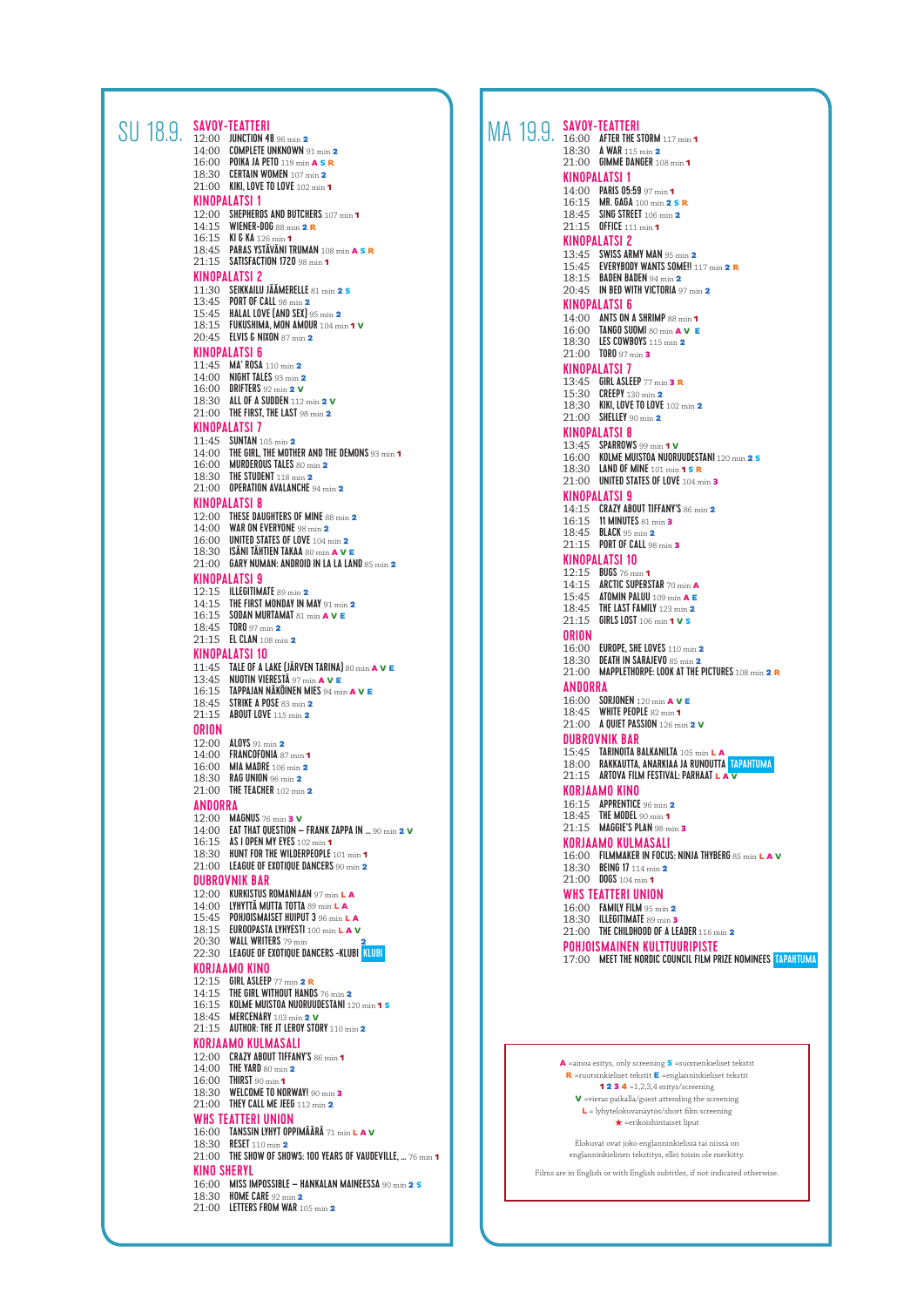| TI 20,9, | SAVOY-TEATTERI<br><b>ONNELIN JA ANNELIN TALVI 83 min A V E</b><br>9:30<br>13:00 RISTO RÄPPÄÄJÄ JA YÖHAUKKA 72 min A E<br>$16:00$ APRIL AND THE EXTRAORDINARY WORLD $105 \text{ min}$ 2<br>18:30 PAHAN KUKAT 105 min A V E<br>$21:00$ SEOUL STATION 92 min 2<br>KINOPALATSI 1<br>12:15 HALAL LOVE $(AND$ SEX $)$ 95 min $3$<br>14:15 EVOLUTION 81 min 2<br>16:15 LOVE & PEACE 117 min 2<br>18:45 <b>ENDLESS POETRY</b> 128 min 1<br>21:30 AUTHOR: THE JT LEROY STORY 110 min 3<br>KINOPALATSI 2<br>11:45 <b>BADEN BADEN</b> 94 min 3<br>13:45 UNDER THE SHADOW 84 min 2<br>15:45 THE STOPOVER 102 min<br>18:15 HUNT FOR THE WILDERPEOPLE 101 min 2<br>20:45 I, OLGA HEPNAROVA 105 min 1<br><b>KINOPALATSI 6</b><br>12:00 FRANCOFONIA 87 min 2<br>14:00 LITTLE MEN $85 \text{ min}$ 3<br>16:00 CERTAIN WOMEN 107 min 3<br>18:30 ANTS ON A SHRIMP 88 min 2<br>$21:00$ THE LURE 92 min $2$<br><b>KINOPALATSI 7</b><br>12:00 THIRST 90 min 2<br>14:00 <b>MURDEROUS TALES</b> 80 min $\overline{\mathbf{3}}$<br>16:00 BEING 17 114 min 3<br>$18:30$ SHEPHERDS AND BUTCHERS $107 \text{ min}$ 2<br>$21:00$ THEY CALL ME JEEG 112 min 3<br><b>KINOPALATSI 8</b><br>12:00 PEGGY GUGGENHEIM: ART ADDICT 95 min 2 R<br>$14:00$ EAT THAT QUESTION - FRANK ZAPPA IN  90 min 3<br>16:00 WAR ON EVERYONE 98 min 3<br>18:30 THE DAYS THAT CONFUSED 105 min 2 V<br>21:00 THE SHOW OF SHOWS: 100 YEARS OF VAUDEVILLE,<br><b>CIRCUSES AND CARNIVALS 76 min 2 V</b><br><b>KINOPALATSI 9</b><br>11:45 HOME CARE 92 min $\frac{3}{5}$<br>13:45 SPANDEX SAPIENS 87 min A V E<br>16:15 HYMYILEVĂ MIES 93 min 1 V E<br>18:45 GIRLS LOST 106 min 2 V s<br>21:15 SPARROWS 99 min 2 V<br><b>KINOPALATSI 10</b><br>12:15 HEART OF A WOLF 61 min 2<br>$14:15$ COMPLETE UNKNOWN $91$ min 3<br>16:15 ALMA DE SANT PERE 96 min A S<br>18:45 <b>EL CLAN</b> 108 min <b>3</b><br>21:15 I'M DEAD BUT I HAVE FRIENDS 96 min 2<br>ORION<br>PULPETTIKINON LYHYTELOKUVANÄYTÖS 142 min 1L<br>9:30<br>13:00 PULPETTIKINON LYHYTELOKUVANÄYTÖS 142 min 2 L<br>16:00 FUKUSHIMA, MON AMOUR 104 min 2<br>18:15 SUNSET SONG 135 min 2 V<br>21:00 UHRAUKSIA VAPAUDELLE 110 min A S V<br><b>ANDORRA</b><br>16:00 STRETCH AND BOBBITO: RADIO THAT CHANGED LIVES 98 min 3<br>18:30 PARIS 05:59 97 min 2<br>21:00 <b>TOMCAT</b> 114 min 2<br><b>DUBROVNIK BAR</b><br>15:45 BUGS 76 min 2<br>18:15 GIRL POWER 90 min 1<br>20:30 WALL WRITERS 79 min 3<br>22:30 SERBEDZIJA LIBERATED -KLUBI KLUBI<br>KORJAAMO KINO<br>16:15 I SAW THE LIGHT 123 min 2<br>18:45 AFTER THE STORM $117 \text{ min } 2$<br>$21:15$ CHEVALIER 99 min $2$<br>KORJAAMO KULMASALI<br>16:00 ABOUT LOVE 115 min 3<br>18:30 <b>ZOOLOGY</b> 87 min 2<br>$21:00$ WILD 97 min 3<br>WHS TEATTERI UNION<br>16:00 THE YARD 80 min 3<br>18:30 NEON BULL 101 min 1<br>21:00 APPRENTICE $96 \text{ min}$ 3<br>KINO TAPIOLA<br>17:45 LOUDER THAN BOMBS 109 min 2 S R<br>20:00 THE HERE AFTER 101 min 1 V | KE 21.9. | <b>SAVOY-TEATTERI</b><br>13:00 SEIKKAILU JÄÄMERELLE 81 min 3 S<br>16:00 DEATH IN SARAJEVO 85 min 3<br>18:30 I. DANIEL BLAKE 100 min A<br>21:00 SAMURAI RAUNI REPOSAARELAINEI<br><b>KINOPALATSI 1</b><br>11:45 THE MODEL 90 min 2<br>13:45 KIKI 95 min 2<br>16:15 OFFICE 111 min 2<br>18:45 MAGGIE'S PLAN 98 min 4<br>$21:00$ TRAIN TO BUSAN 118 min 1<br><b>KINOPALATSI 2</b><br>16:00 GIMME DANGER 108 min 2<br>18:30 A QUIET PASSION 126 min 3 V<br>21:15 EVERYBODY WANTS SOME !! 117 mi<br><b>KINOPALATSI 6</b><br>12:00 ANTS ON A SHRIMP $88 \text{ min } 2$<br>14:00 DRIFTERS $92 \text{ min } 1$<br>16:00 SAND STORM 87 min 2<br>18:30 NIGHT TALES 93 min $\frac{3}{2}$<br>$21:00$ MAMMAL 99 min 3<br><b>KINOPALATSI 7</b><br>12:00 THE GIRL, THE MOTHER AND THE DE<br>14:00 WHO'S GONNA LOVE ME NOW? 84 1<br>16:00 KICKA 126 min 2<br>18:30 SUNTAN 105 min 3<br>21:00 CREEPY 130 min 3<br><b>KINOPALATSI 8</b><br>12:00 THE YARD 80 min 4<br>14:00 THE SHOW OF SHOWS: 100 YEARS O<br><b>CIRCUSES AND CARNIVALS</b> 76 min<br>16:00 I SAW THE LIGHT 123 min 3<br>18:30 THE HERE AFTER 101 min $2 \text{ V}$<br>21:00 <b>ZOOLOGY</b> 87 min<br>в<br>KINOPALATSI 9<br>12:00 BLACK 95 min 3<br>14:00 HEART OF A DOG 75 min 3 R<br>15:45 DEVIL'S BRIDE (TULEN MORSIAN) 1:<br>18:15 TAKAISIN PINTAAN 85 min $A$ V E<br>20:45 BODOM 85 min A V E<br><b>KINOPALATSI 10</b><br>12:15 ELVIS & NIXON 87 min 3<br>14:15 WHITE PEOPLE 82 min 2<br>16:15 KESÄVARTIJA 55 min A V E<br>18:45 CRAZY ABOUT TIFFANY'S 86 min 3<br>21:15 RAG UNION 96 min 3<br>ORION<br>9:30 HEVISAURUS-ELOKUVA 85 min A V<br>13:00 MISS IMPOSSIBLE - HANKALAN M/<br>16:00 ME TOO 103 min 2 V<br>18:45 DOGS 104 min 2<br>21:00 THE STOPOVER 102 min $2$<br>ANDORRA<br>14:30 MASTERCLASS: TERENCE DAVIES 50<br>15:45 SUNSET SONG 135 min 3 V<br>18:45 THE TEACHER 102 min $\frac{3}{5}$<br>$20:45$ I'M DEAD BUT I HAVE FRIENDS $96 \text{ m}$<br><b>DUBROVNIK BAR</b><br>15:45 TOSITARINOITA SUOMESTA 81 min<br>18:15 LÜHIKESED TERVITUSED EESTIST! 77<br>21:00 BALTIC FILM AND MEDIA SCHOOL 54<br>21:00 VIRO-KLUBI KLUBI<br><b>KORJAAMO KINO</b><br>16:15 FRANCOFONIA 87 min 3<br>18:45 I, OLGA HEPNAROVA 105 min 2<br>$21:15$ THE CHILDHOOD OF A LEADER $116 \text{ m}$<br>WHS TEATTERI UNION<br>16:00 ALOYS 91 min 3<br>18:30 STRIKE A POSE 83 min 3<br>21:00 MELLOW MUD 105 min 3<br><b>KINO TAPIOLA</b><br>17:45 SPARROWS 99 min 3 V<br>20:00 LAND OF MINE 101 min 2 S R |
|----------|--------------------------------------------------------------------------------------------------------------------------------------------------------------------------------------------------------------------------------------------------------------------------------------------------------------------------------------------------------------------------------------------------------------------------------------------------------------------------------------------------------------------------------------------------------------------------------------------------------------------------------------------------------------------------------------------------------------------------------------------------------------------------------------------------------------------------------------------------------------------------------------------------------------------------------------------------------------------------------------------------------------------------------------------------------------------------------------------------------------------------------------------------------------------------------------------------------------------------------------------------------------------------------------------------------------------------------------------------------------------------------------------------------------------------------------------------------------------------------------------------------------------------------------------------------------------------------------------------------------------------------------------------------------------------------------------------------------------------------------------------------------------------------------------------------------------------------------------------------------------------------------------------------------------------------------------------------------------------------------------------------------------------------------------------------------------------------------------------------------------------------------------------------------------------------------------------------------------------------------------------------------------------------------------------------------------------------------------------------------------------------------------------------------------------------------------------------------------------------------------------------------------------------------------------------------------------------------------------------------------------------------------------------------------------------------------------------------------------------------------------------------------------------------------------------------------------------------------------------------------------------------------------------------|----------|-------------------------------------------------------------------------------------------------------------------------------------------------------------------------------------------------------------------------------------------------------------------------------------------------------------------------------------------------------------------------------------------------------------------------------------------------------------------------------------------------------------------------------------------------------------------------------------------------------------------------------------------------------------------------------------------------------------------------------------------------------------------------------------------------------------------------------------------------------------------------------------------------------------------------------------------------------------------------------------------------------------------------------------------------------------------------------------------------------------------------------------------------------------------------------------------------------------------------------------------------------------------------------------------------------------------------------------------------------------------------------------------------------------------------------------------------------------------------------------------------------------------------------------------------------------------------------------------------------------------------------------------------------------------------------------------------------------------------------------------------------------------------------------------------------------------------------------------------------------------------------------------------------------------------------------------------------------------------------------------------------------------------------------------------------------------------------------------------------------------------------------------------------------------------------------------------------------------------------------------------------------------------------------------------------------------------------------------------------------------------------------------------------------------------------------------------|
|          |                                                                                                                                                                                                                                                                                                                                                                                                                                                                                                                                                                                                                                                                                                                                                                                                                                                                                                                                                                                                                                                                                                                                                                                                                                                                                                                                                                                                                                                                                                                                                                                                                                                                                                                                                                                                                                                                                                                                                                                                                                                                                                                                                                                                                                                                                                                                                                                                                                                                                                                                                                                                                                                                                                                                                                                                                                                                                                              |          |                                                                                                                                                                                                                                                                                                                                                                                                                                                                                                                                                                                                                                                                                                                                                                                                                                                                                                                                                                                                                                                                                                                                                                                                                                                                                                                                                                                                                                                                                                                                                                                                                                                                                                                                                                                                                                                                                                                                                                                                                                                                                                                                                                                                                                                                                                                                                                                                                                                 |

```
18:30    I, DANIEL BLAKE 100 min A<br>21:00    SAMURAI RAUNI REPOSAARELAINEN 80 min A V E
KINOPALATSI 1
11:45 THE MODEL 90 min 2<br>13:45 KIKI 95 min 2
16:15 OFFICE 111 min 2
18:45 MAGGIE'S PLAN 98 min 4
21:00 TRAIN TO BUSAN 118 min 1
KINOPALATSI 2
16:00 GIMME DANGER 108 min2
18:30 A QUIET PASSION 126 min3 V
21:15 EVERYBODY WANTS SOME!! 117 min3 R
KINOPALATSI 6
12:00     ANTS ON A SHRIMP 88 min 2<br>14:00     DRIFTERS 92 min 1<br>16:00     SAND STORM 87 min 2
18:30 NIGHT TALES 93 min 3
21:00 MAMMAL 99 min 3
KINOPALATSI 7<br>12:00   THE GIRL, THE MOTHER AND THE DEMONS 93 min 2<br>14:00    WHO'S GONNA LOVE ME NOW? 84 min 2
16:00 KI & KA 126 min 2
18:30 SUNTAN 105 min 3
21:00 CREEPY 130 min 3
KINOPALATSI 8
12:00 THE YARD 80 min 4
14:00 THE SHOW OF SHOWS: 100 YEARS OF VAUDEVILLE.
            CIRCUSES AND CARNIVALS 76 min 3 V
16:00 I SAW THE LIGHT 123 min3
18:30 THE HERE AFTER 101 min2 V
21:00 ZOOLOGY 87 min 3
KINOPALATSI 9
12:00   BLACK 95 min 3<br>14:00   HEART OF A DOG 75 min  3 R<br>15:45   DEVIL'S BRIDE (TULEN MORSIAN) 110 min A V E<br>18:15   TAKAISIN PINTAAN 85 min A V E
20:45 BODOM 85 min A V E
KINOPALATSI 10
12:15 ELVIS & NIXON 87 min 3<br>14:15 WHITE PEOPLE 82 min 2
16:15 KESÄVARTIJA 55 min A V E
18:45 CRAZY ABOUT TIFFANY'S 86 min 3
21:15 RAG UNION 96 min 3
ORION
9:30 HEVISAURUS-ELOKUVA 85 min a v e<br>13:00 MISS IMPOSSIBLE – HANKALAN MAINEESSA 90 min 3 s<br>16:00 ME TOO 103 min 2 v
18:45 DOGS 104 min 2
21:00 THE STOPOVER 102 min 2
ANDORRA
14:30 MASTERCLASS: TERENCE DAVIES 50 min TAPAHTUMA<br>15:45 SUNSET SONG 135 min 3 v
18:45 THE TEACHER 102 min 3<br>20:45 I'M DEAD BUT I HAVE FRIENDS 96 min 3
DUBROVNIK BAR
15:45    TOSITARINOITA SUOMESTA 81 min <mark>L a v</mark><br>18:15    LÜHIKESED TERVITUSED EESTIST! 77 min L a
21:00 BALTIC FILM AND MEDIA SCHOOL 56 min L A
21:00 VIRO-KLUBI KLUBI
KORJAAMO KINO
16:15 FRANCOFONIA 87 min 3<br>18:45 I, OLGA HEPNAROVÁ 105 min 2
21:15 THE CHILDHOOD OF A LEADER 116 min 3
WHS TEATTERI UNION
16:00 ALOYS 91 min 3<br>18:30 STRIKE A POSE 83 min 3<br>21:00 MELLOW MUD 105 min 3
KINO TAPIOLA
17:45 SPARROWS 99 min 3 V<br>20:00 LAND OF MINE 101 min 2 s R
```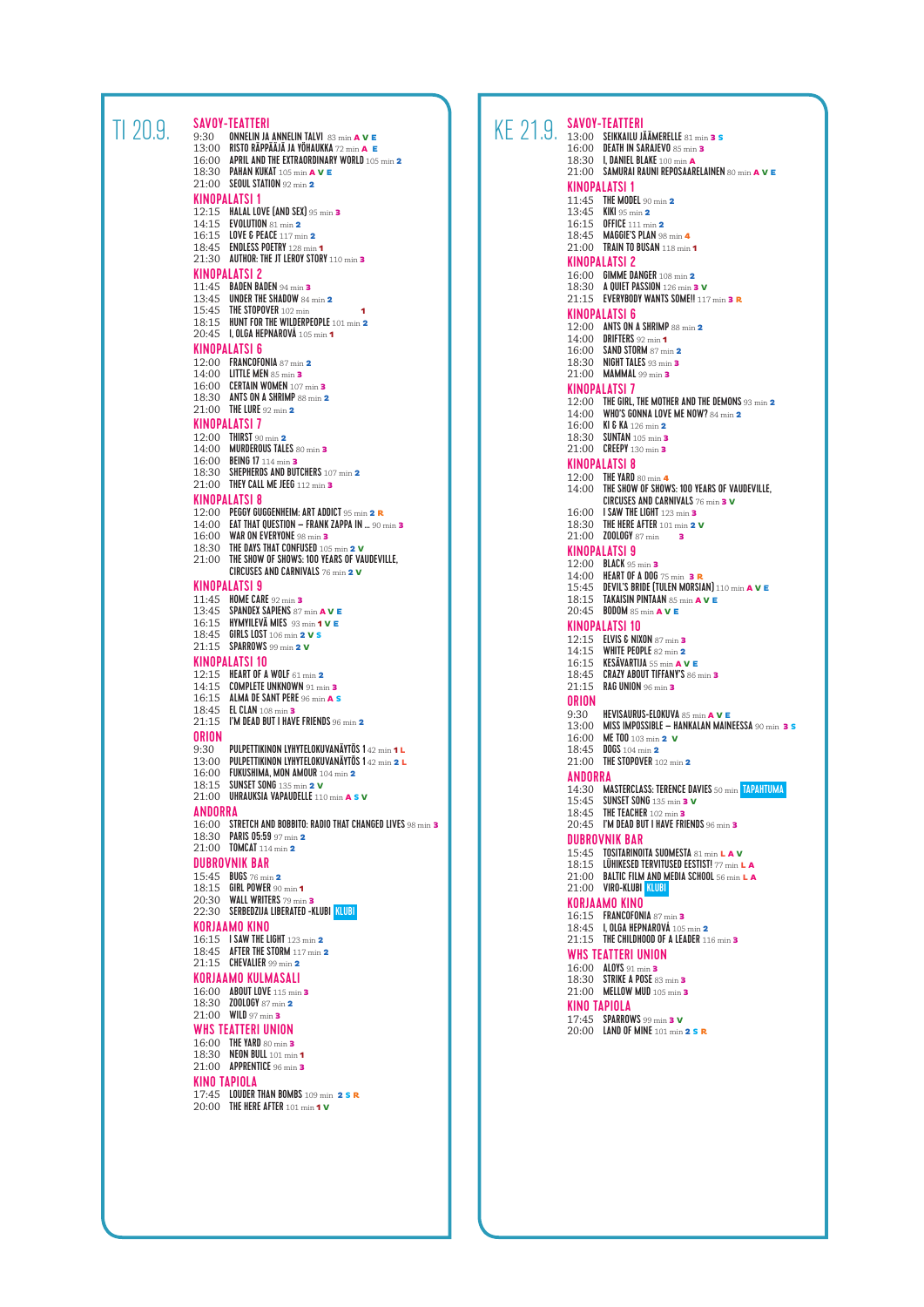| TO 22.9. SAVOY-TEATTERI<br>TO 22.9. 13:00 KADUTTAAKO? 93 min A s<br>16:00 HUNT FOR THE WILDERPEOPLE 101 min 3<br>18:30 MIA MADRE 106 min 3<br>$21:00$ THE HANDMAIDEN 144 min 1<br>KINOPALATSI 1<br>12:15 WAR ON EVERYONE 98 min 4<br>14:15 WIENER-DOG 88 min 3 R<br>16:15 TRAIN TO BUSAN 118 min 2<br>18:45 OPERATION AVALANCHE 94 min 3<br>21:15 EVOLUTION 81 min 3<br>KINOPALATSI 2<br>13:00 THE LAST FAMILY 123 min $\frac{3}{5}$<br>15:45 SING STREET 106 min 3<br>18:15 SATISFACTION 1720 98 min 2<br>20:45 YLLÄTYSELOKUVA A<br><b>KINOPALATSI 6</b><br>12:00 WELCOME TO NORWAY! 90 min 4<br>14:00 <b>TECTONIC PLATE (MANNERLAATTA)</b> 73 min $A$ V E<br>16:00 KUUN METSÄN KAISA 81 min A V E<br>18:30 LES COWBOYS 115 min 3<br>21:00 AFTER THE STORM 117 min 3<br>KINOPALATSI 7<br>11:45 SHEPHERDS AND BUTCHERS 107 min 3<br>14:00 KIKI. LOVE TO LOVE 102 min 3<br>16:15 RESET 110 min 3<br>$18:30$ CHEVALIER 99 min 3<br>21:00 0 SUOM 80 min A V E<br><b>KINOPALATSI 8</b><br>12:00 EAT THAT QUESTION - FRANK ZAPPA IN  90 min 4<br>14:00 <b>MERCENARY</b> 103 min <b>3</b><br>16:15 CIRCLES & STONES (YMPYRÄT & KIVET) 90 min A V E<br>18:30 I SAW THE LIGHT 123 min 4<br>21:00 SEOUL STATION 92 min 3<br><b>KINOPALATSI 9</b><br>11:45 THE GIRL WITHOUT HANDS $76 \text{ min}$ 3<br>13:45 MILES AHEAD $100 \text{ min}$ 2 | PE 23.9.                                                                                                                                                                                                                                                                                                                                                                                                       |
|-------------------------------------------------------------------------------------------------------------------------------------------------------------------------------------------------------------------------------------------------------------------------------------------------------------------------------------------------------------------------------------------------------------------------------------------------------------------------------------------------------------------------------------------------------------------------------------------------------------------------------------------------------------------------------------------------------------------------------------------------------------------------------------------------------------------------------------------------------------------------------------------------------------------------------------------------------------------------------------------------------------------------------------------------------------------------------------------------------------------------------------------------------------------------------------------------------------------------------------------------------------------------------------------------------------------------------------|----------------------------------------------------------------------------------------------------------------------------------------------------------------------------------------------------------------------------------------------------------------------------------------------------------------------------------------------------------------------------------------------------------------|
| 16:15 THE HERE AFTER 101 min 3 V<br>18:30 THE MAGNITSKY ACT - BEHIND THE SCENES 152 min A V<br>$21:30$ FAMILY FILM $95 \text{ min}$ 3<br><b>KINOPALATSI 10</b><br>12:15 MAASEUDUN TULEVAISUUS 56 min L A<br>13:45 ONNENONKIJA 88 min A V E<br>$16:30$ <b>AKKILAHTO</b> 99 min <b>A</b> V E<br>18:45 <b>RADIATOR</b> 93 min 2 V<br>$21:15$ I, OLGA HEPNAROVA 105 min 3<br>ORION<br>PULPETTIKINON LYHYTELOKUVANÄYTÖS 2 46 min L A<br>9:30<br>13:00 JÄTTILÄINEN 97 min A V E<br>$16:00$ THE STUDENT 118 min 3<br>18:30 MA' ROSA 110 min 3<br>21:00 NEON BULL 101 min 2                                                                                                                                                                                                                                                                                                                                                                                                                                                                                                                                                                                                                                                                                                                                                                 | SAR<br>SA<br><b>UUTUUS</b><br><b>NÄYTÖS</b><br>KI<br><b>MUII</b><br>R8                                                                                                                                                                                                                                                                                                                                         |
| ANDORRA<br>16:00 AS I OPEN MY EYES 102 min 2<br>18:30 <b>TOMCAT</b> 114 min <b>3 V</b><br>21:15 UNDER THE SHADOW 84 min 3<br><b>DUBROVNIK BAR</b><br>15:45 KLOVNI FOREVER 99 min 2 s<br>18:15 LEAGUE OF EXOTIQUE DANCERS 90 min 3<br>20:45 <b>REITTEJA</b> 63 min AL<br>22:30 R&A LIVE: FAENIMAL ARM KLUBI<br>KORJAAMO KINO<br>16:00 KIKI 95 min 3 V<br>18:30 LET'S TALK ABOUT SEX, SHORTLY 84 min L A<br>21:15 MOTHER 89 min 2 V<br><b>WHS TEATTERI UNION</b><br>18:00 LYHYESTÄ PITKÄÄN - FINNISH FUTURE MASTERS 100 min LAV<br>20:00 LYHYESTÄ PITKÄÄN – FINNISH FUTURE 90 min L A V<br>KINO TAPIOLA<br>18:00 HYMYILEVÄ MIES 93 min $2 E$                                                                                                                                                                                                                                                                                                                                                                                                                                                                                                                                                                                                                                                                                          | <b>ADVANCE SALI</b><br>screenings can be pu<br>Tickets to other scree<br>The tickets bought or<br>Savoy Theatre is oper<br>and September 15th<br>weekdays from 10am<br>floor of Kamppi Shop<br><b>TICKET SALES</b><br>purchased from every<br>are sold only by Finnl<br>to their own screenin<br>Andorra & Dubrovnik<br>before the first screen<br>September 8th from<br>6pm and September<br>www.finnkino.fi. |

SAVOY-TEATTERI 14:00 R&A KYSYY: KUULUUKO SEKSI KAIKILLE? <mark>Tapahtuma</mark><br>16:00 Who's Gonna Love Me Now? 84 min **3 v** 18:30 VALMISTUJAISET 128 min A V S R 21:15 SWISS ARMY MAN 95 min 3 **ORION** 16:00 LETTERS FROM WAR 105 min 3 18:30 MR. GAGA 100 min 3 V S R 21:00 MOTHER 89 min 3 V ANDORRA 16:00 DREAMING OF DENMARK 60 min 1 v<br>18:30 GIMME DANGER 108 min 3<br>21:00 MILES AHEAD 100 min 3 DUBROVNIK BAR 15:45 LAPSIA JA AIKUISIA 91 min L A V<br>18:15 GIRL POWER 90 min 2  $20:45$  TAFF = FAT  $74 \text{ min L}$ 22:30 WE JAZZ X R&A: VERNERI POHJOLA KLUBI KORJAAMO KINO 16:15 **RADIATOR** 93 min **3 V**<br>18:45 **EL CLAN** 108 min 4 21:15 ALL OF A SUDDEN 112 min 3 KORJAAMO KULMASALI 16:00 CHEER UP 86 min **2**<br>18:30 THE GIRL, THE MOTHER AND THE DEMONS 93 min **3 v** 21:00 **EUROPE, SHE LOVES** 110 min 3 WHS TEATTERI UNION 19:00 KINOKONSERTTI: MAYA DEREN & JANTSO JOKELIN <mark>Tapahtuma</mark><br>21:00 AV-ARKIN YHDEN MIEHEN ORKESTERIT II … 79 min **L A V** KINO SHERYL 18:30 PEGGY GUGGENHEIM: ART ADDICT 95 min 3 R<br>21:00 THESE DAUGHTERS OF MINE 88 min 3 ELISA KULMA 19:00 VIRTUAL REALITY LYHYTELOKUVIA - TEKIJÖIDEN ILTA TAPAHTUMA NÄYTÖSKOHTAINEN LIPUNMYYNTI ALKAA 8.9. KINOPALATSIN LIPUT: F MUIDEN TEATTEREIDEN LIPUT: HIF UUTUUS: MYYNNISSÄ MYÖS NETISSÄ HIFF.FI SARJAKORTIT NYT NETISTÄ! SARJAKORTIN MYYNTI ALKAA 2.9. R&A-SARJAKORTILA VOIT MAKSAA SEKÄ VERKOSSA HIFF.FI ETTÄ FESTIVAALIN LIPPULUUKUILLA

ADVANCE SALES Advance ticket sales starts September 8th at 10am. Tickets to Kinopalatsi screenings can be purchased from Finnkino cinemas and Finnkino online store **www.finnkino.fi**. Tickets to other screenings are sold at Savoy Theatre, Kamppi Shopping Center and online at **hiff.fi.** The tickets bought online can be printed at home. Tickets can not be reserved.

Savoy Theatre is open on September 8th from 10am to 8pm, September 9th–14th from noon to 6pm and September 15th from noon to 8:45pm. The sales booth at Kamppi Shopping Center is open on weekdays from 10am to 8pm and on Saturday from noon to 7pm. The sales booth is located on the 1st floor of Kamppi Shopping Center next to the Tennispalatsinaukio entrance.

TICKET SALES DURING THE FESTIVAL Starting from September 16th, tickets can be purchased from every festival theatre and online. Please note that the tickets to Kinopalatsi screenings are sold only by Finnkino. Kino Tapiola, Kino Sheryl, Korjaamo and WHS Teatteri Union only sell tickets to their own screenings.

Andorra & Dubrovnik Bar, Orion, Kino Sheryl, Korjaamo and WHS Teatteri Union open daily one hour before the first screening and close after the start of the last screening. Savoy Theatre is open on September 8th from 10am to 8pm, September 9th–14th on weekdays and on Saturday from noon to 6pm and September 15th from noon to 8:45pm. Opening hours for Finnkino theatres can be found at **www.finnkino.fi**.

**PRICES** Tickets: 9 euros  $\star$  Catalogue: 9 euros  $\star$  Festival Pass: 70 euros (incl. 11 screenings & catalogue) ★ T-shirt: 17 euros ★ Bag: 12 euros

THE FESTIVAL INFO CENTRE The festival info centre is located in Kinopalatsi. The info centre is open on September 12th–14th at 12–6pm and September 15th–25th at 10am–9pm.

**FESTIVAL THEATRES** SAVOY THEATRE, Kasarmikatu 46-48 ★ KINOPALATSI, Kaisaniemenkatu 2 ★ ANDORRA and DUBROVNIK BAR, Eerikinkatu 11 ★ ORION, Eerikinkatu 15 ★ KORJAAMO KINO and KULMASALI, Töölönkatu 51 a-b ★ KINO SHERYL, Hämeentie 135 C ★ WHS TEATTERI UNION, Siltavuorenranta 18 ★ ELISA KULMA,<br>Aleksanterinkatu 19 ★ POHJOISMAINEN KULTTUURIPISTE, Kaisaniemenkatu 9 ★ KINO TAPIOLA, Mäntyviita 2, Espoo

Helsinki International Film Festival reserves the right to possible changes on the screening schedule and programme.